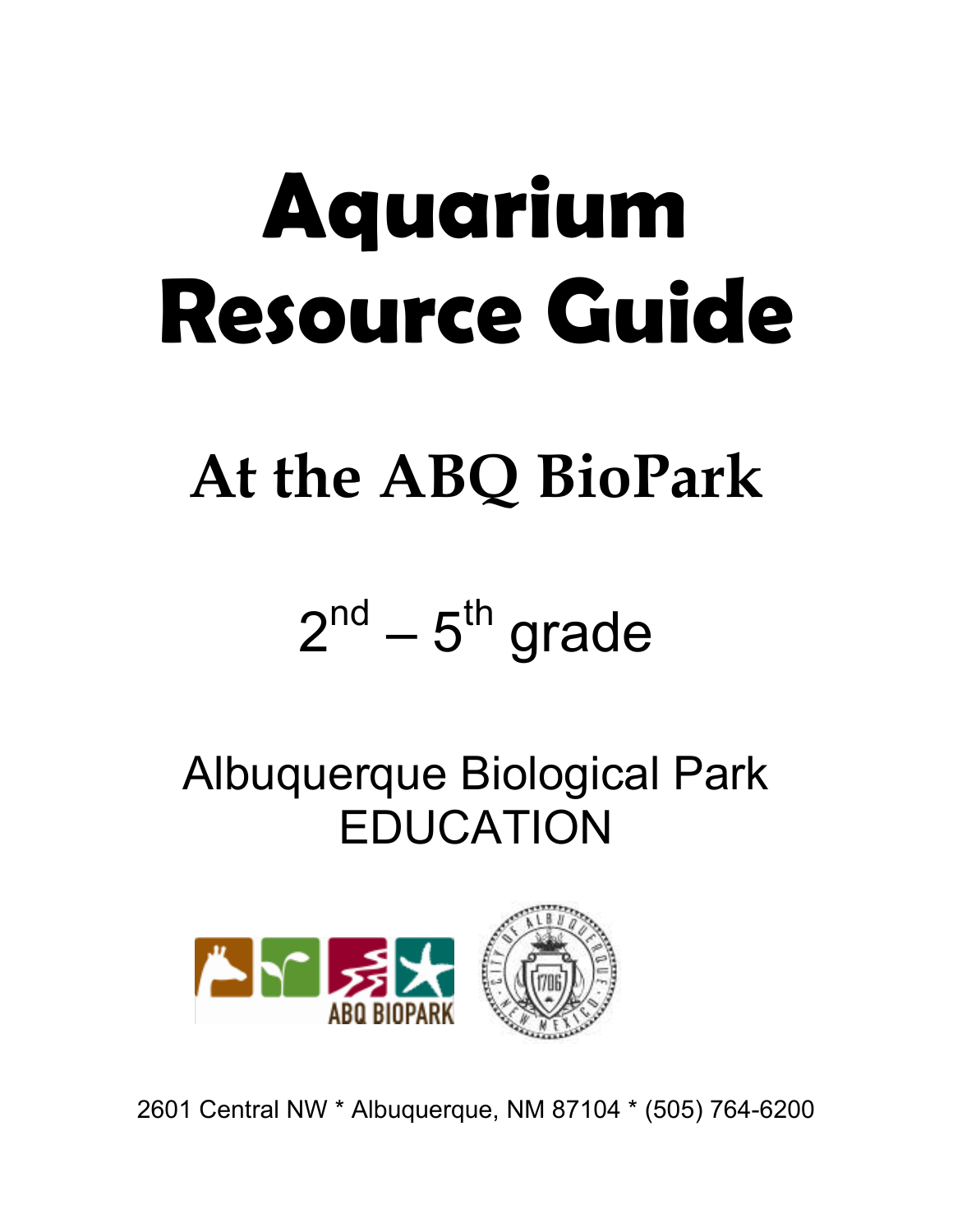

### Educational Activities

The ABQ BioPark Aquarium is home to approximately 3,000 aquatic animals from a variety of salt and freshwater habitats. The aquarium's theme follows a drop of water as it travels from the headwaters of the Rio Grande in Colorado to the Atlantic Ocean. A nine-minute film, "One River, Many Voices," introduces visitors to this journey. The aquarium offers a wonderful setting to teach about conservation and stewardship. By actually seeing a shark swim by, touching a crab, hearing the waves lapping the shore or smelling the mud flats, you experience the diversity of life. For teachers, the aquarium offers a chance to learn and teach in a non-traditional setting. The aquarium is a stimulating educational resource, with applications for many disciplines.

The following activities may be used during your visit to the Aquarium with your elementary school students.

#### **HABITAT HUNT**

The aquarium makes every<br>offert to display animals in effort to display animals in a natural setting to help visitors visualize the animal in its native habitat. A habitat is an animal's home. It provides an animal with food, water, and shelter. Some habitats in the aquarium are the coral reef, salt marsh, and river. Match each aquatic animal with its habitat.

#### **DIFFERENT IS GOOD**

An adaptation is a change in a body structure or behavior that better enables a plant or animal to survive in its habitat. An example might be the streamlined shell of a sea turtle. By observing the aquatic animals, students will be able to match the animal to its adaptation.

#### **AQUARIUM TRIVIA**

While visiting the aquarium, students can complete their search or trivia page. Older students will find the answers by reading (or having a chaperone read) the interpretive panels by the exhibits. (The exhibits are listed in italics on the worksheet.) The younger students can circle the aquarium animals they find during their visit.



#### **TURTLE QUEST**

Sea turtles are reptiles that have adapted to spending their entire life at sea. Only the females come ashore to lay eggs. Sea turtles have a shell that is streamlined and flippers for swimming. Many sea turtles are endangered. Some of the problems sea turtles face include: natural predators, boats, drift nets, nesting habitat destruction caused by shore line development, poachers and pollution. The Turtle Quest maze is designed to give students an idea of the dangers that sea turtle hatchlings face.

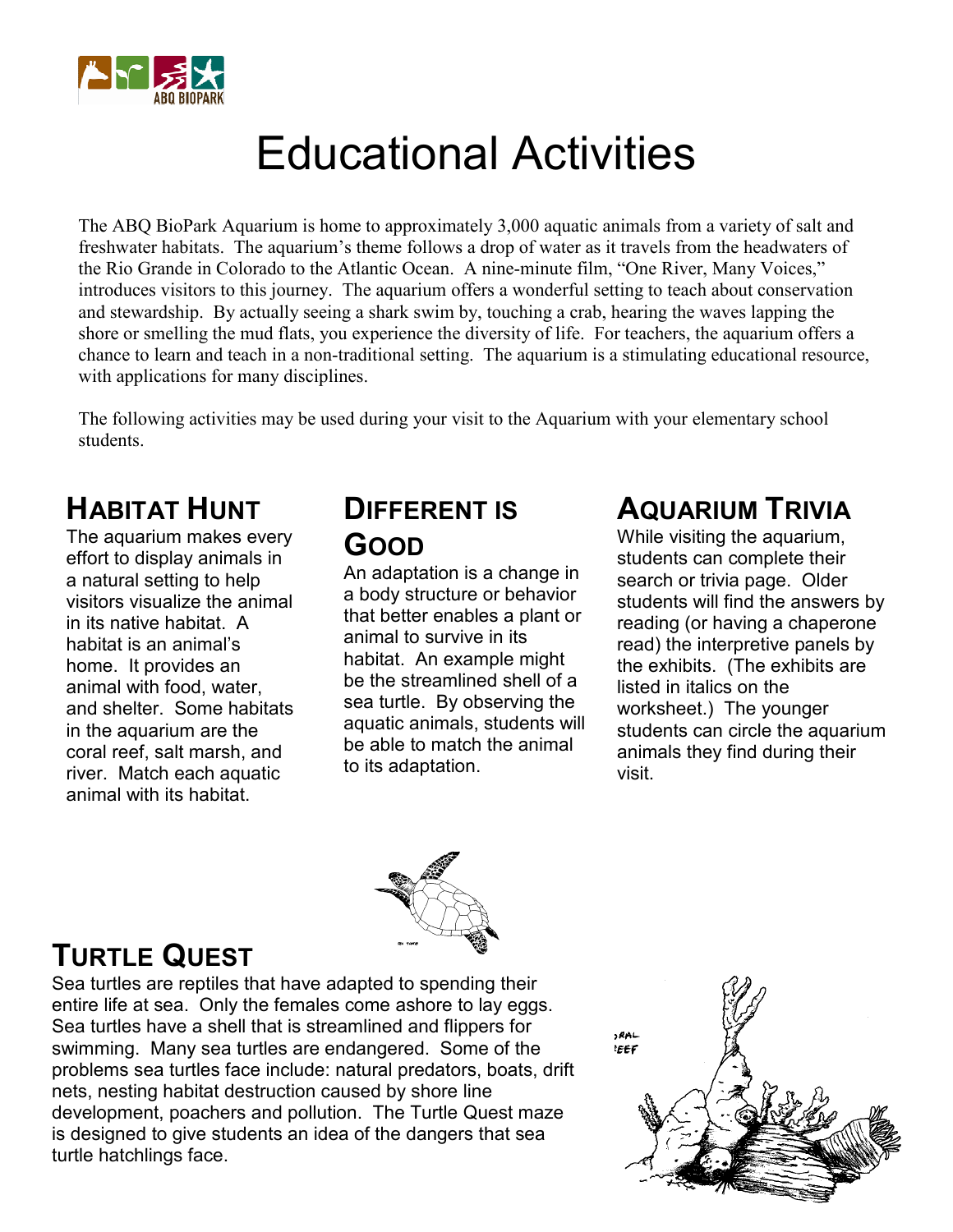

### Habitat Hunt

Match the animals with their habitat.



MARMERS 1C' 3D' 3V' 1B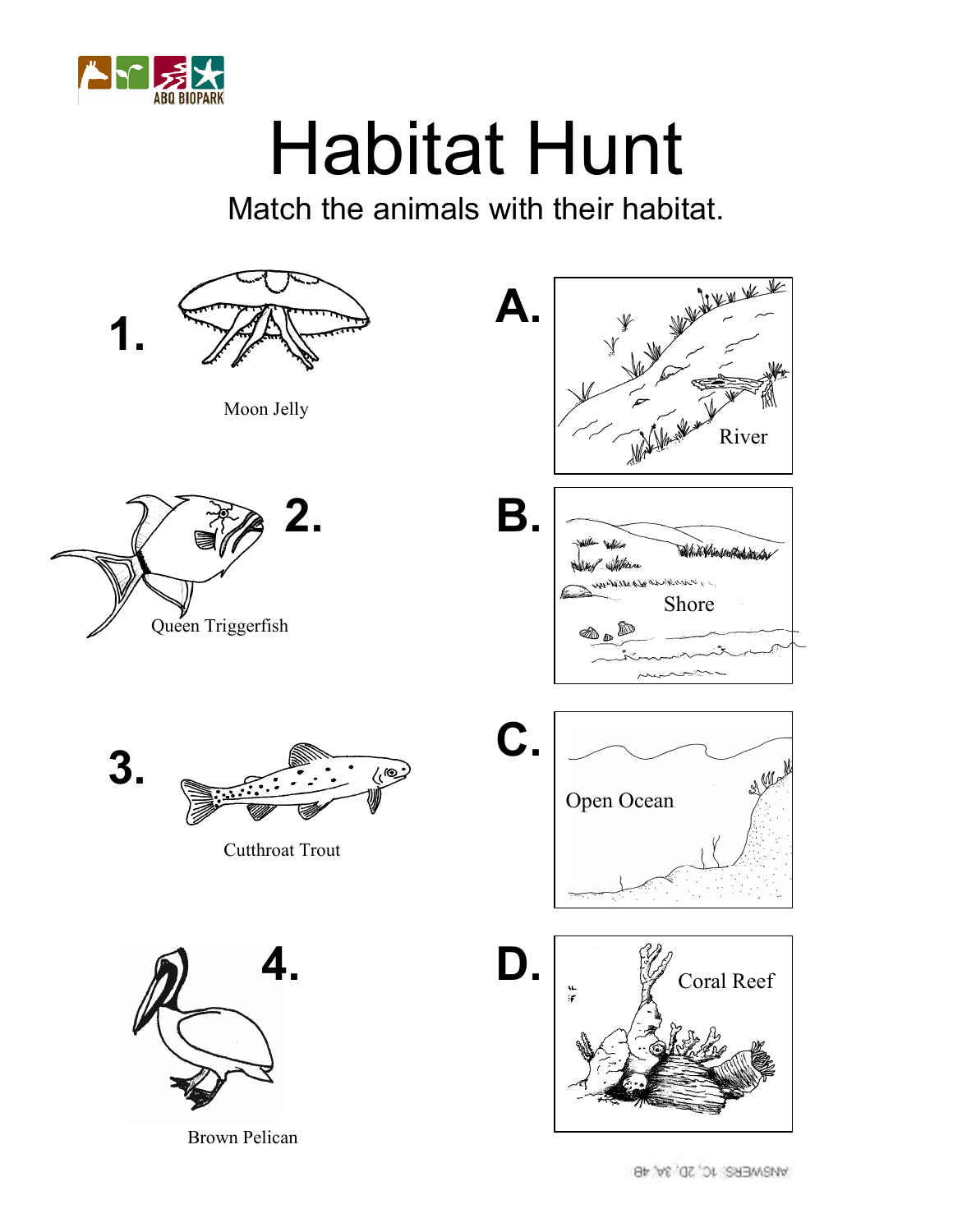

### Aquarium Search

Circle each animal you find. If you know the name, write it in.

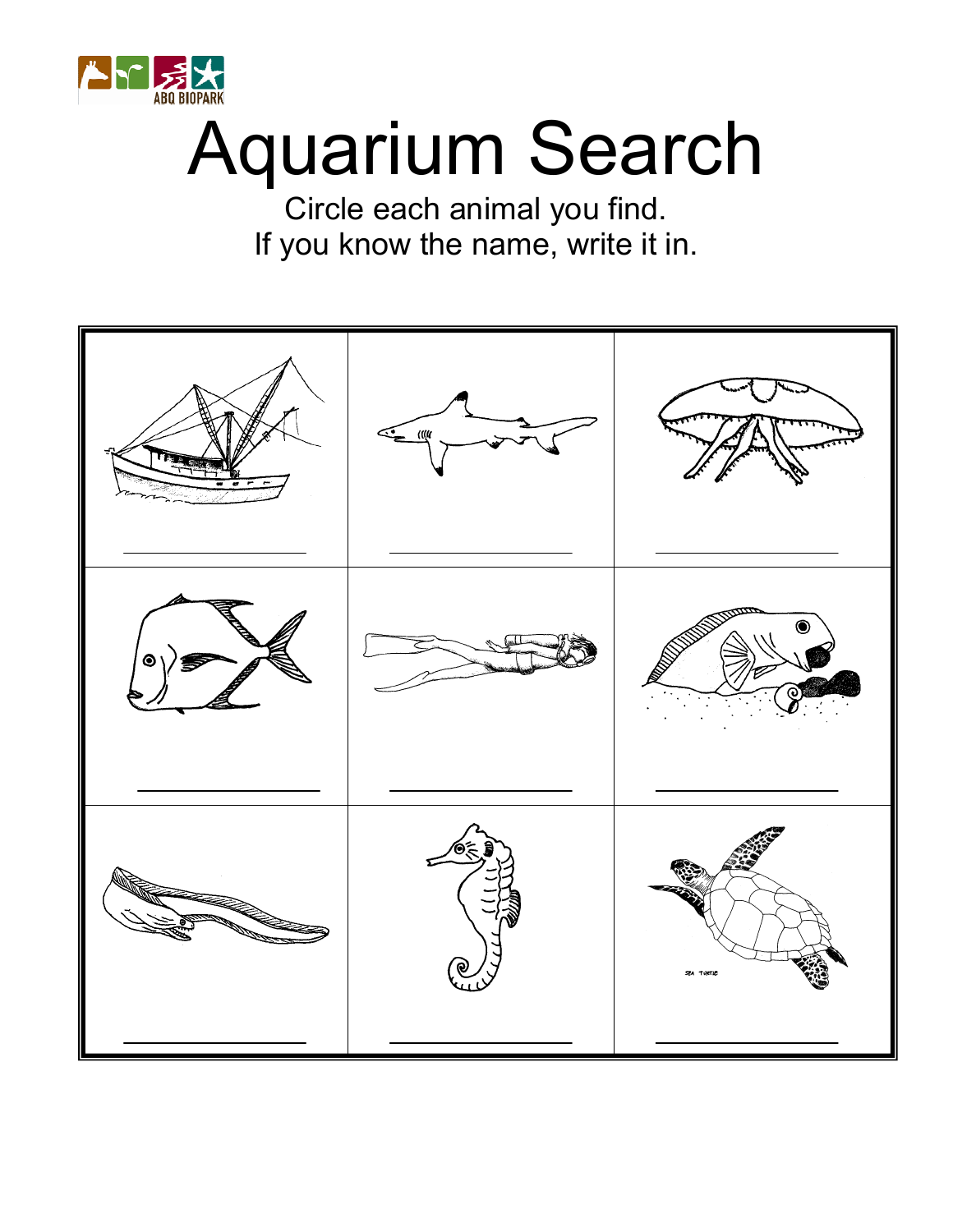

 $E_{EFT}$ 

### Aquarium Trivia

#### Read the interpretive panels to find the answers.

Use the numbered letters to complete the message.

| 1. After hundreds of years of human settlement, the $\_\_\_\_$ $\_\_\_\_$ $\_\_\_$ $\_\_\_$ is a changed<br>river. (Rio Grande Today)                                                            |    |
|--------------------------------------------------------------------------------------------------------------------------------------------------------------------------------------------------|----|
| 2. Only 1 in 10,000 sea $\underline{\hspace{1cm}}\underline{\hspace{1cm}}\underline{\hspace{1cm}}\underline{\hspace{1cm}}\underline{\hspace{1cm}}$ hatchlings survives to adulthood. (Gulf Past) |    |
| 3. Jetties provide __ __ _ _ _ _ _ _ for many rocky shore organisms formerly absent from the western Gulf of Mexico.                                                                             |    |
| 4. The boat, the Candy M, was used to catch $\underline{\hspace{1cm}}\_\_\_\_\_\_\_$ in the Gulf of Mexico.<br>(Shrimn Boat)<br>(Shrimp Boat)                                                    |    |
| 5. Rays, skates and sharks are cartilaginous fishes that lack the rigid skeleton of<br>fish. (Shallows and Shores)                                                                               | 11 |
| 6. The Flower Garden Banks do not have flowers, but they do have brightly colored                                                                                                                |    |
| <i>Coral Reef)</i> . (Coral Reef)<br>3                                                                                                                                                           |    |
| 7. The green moray eel is a $\frac{1}{5}$ __ _ _ _ , not a snake. (Eel cave)                                                                                                                     |    |
| 8. A jelly's body is over $95\%$ __ _ _ _ _ _ (Jellies)                                                                                                                                          |    |
| 9. The __ _ _ _ _ _ _ _ _ _ _ _ _ _ was wrecked off of Padre Island long ago and is now home to many fish. ( <i>Inside the Wreck</i> )                                                           |    |
| 10. Sharks range in size from six-inch long dwarf sharks to 50-foot-long __ _ _ _ _ _ sharks.                                                                                                    |    |
| (Ocean)<br>6                                                                                                                                                                                     |    |
| <b>MESSAGE:</b><br>$\frac{1}{2}$ (KM)                                                                                                                                                            |    |
| $\begin{array}{cccccccccccccc} \mathsf{AK} & \hspace{0.1cm} & \mathsf{AR} & \hspace{0.1cm} & \mathsf{O} & \hspace{0.1cm} & \mathsf{T} & \hspace{0.1cm} \mathsf{I} \end{array}$                   |    |
| $2 \t 3 \t 4$<br>$W_T E_{--}$ $LA$ $E T!$<br>$\overline{9}$<br>$\overline{\mathbf{8}}$<br>10<br>11                                                                                               |    |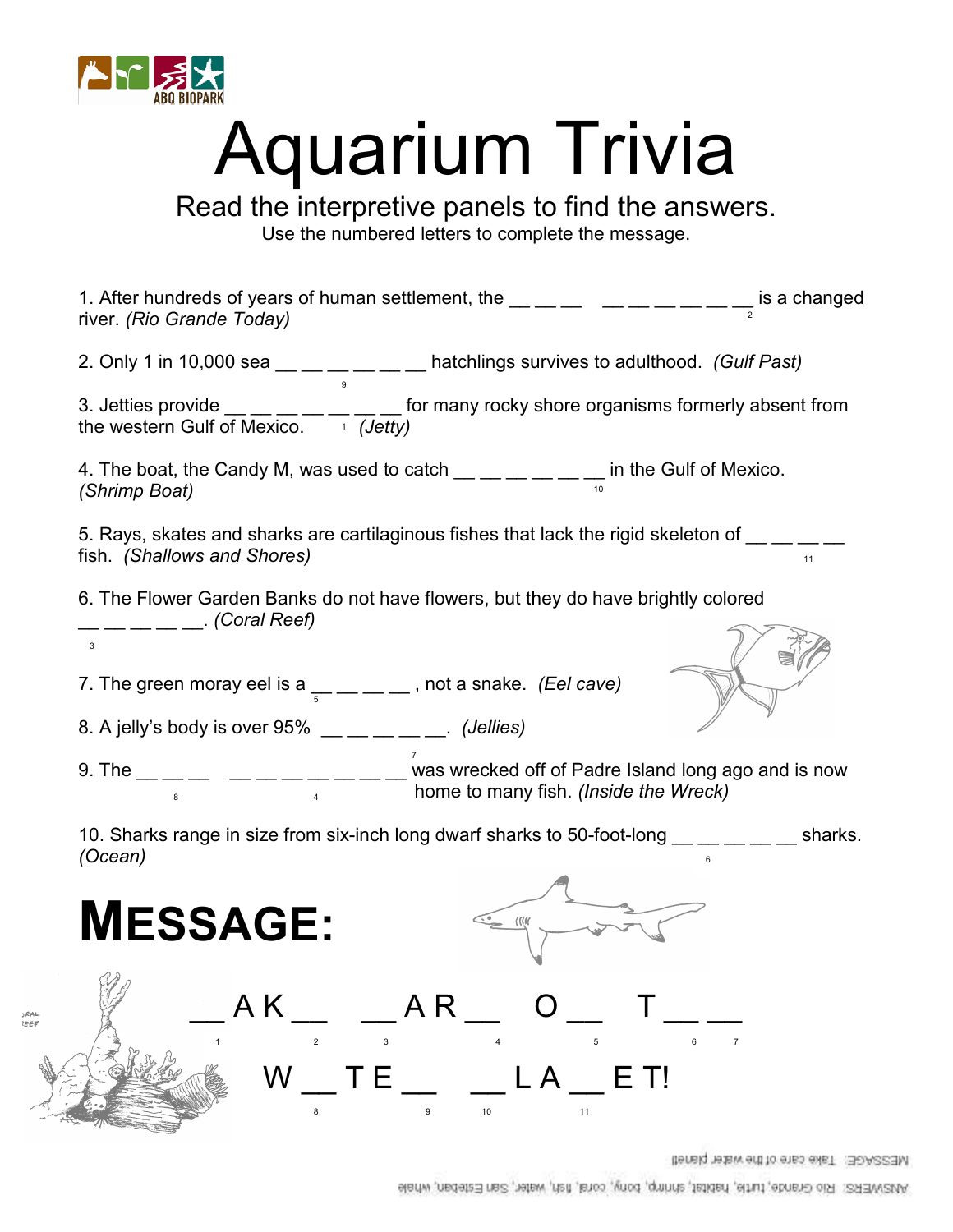

## Different is Good

Observe the listed aquatic animals.

#### **Aquatic Animals**

A. Sea turtle F. Flounder

B. Porcupinefish G. Lookdown

C. Moray eel H. Angelfish

D. Hermit crab I. Shark

E. Short bigeye



- 
- 
- 
- 



#### **Adaptations**

Choose the best matched adaptation/animal pair.

- 1. \_\_\_\_ **claws:** used for protection and catching food.
- 2. \_\_\_\_ **silver color:** blends in with shimmery light from the water's surface.
- 3. \_\_\_\_ **large eyes:** enable better sight in dark hiding places.
- 4. \_\_\_\_ **teeth:** predatory fish have sharp teeth for catching prey.
- 5. \_\_\_\_ **spines:** protect slow swimming fish from predators.
- 6. \_\_\_\_ **bright color combinations:** advertise for mates; camouflage in colorful habitats, disrupt body outlines to confuse predators.
- 7. \_\_\_\_ **flattened body:** easily hidden along the bottom.
- 8. \_\_\_\_ **flippers:** propel animal through the water (better than legs!)
- 9. **ribbon-shaped body:** easily hides in narrow crevices or holes.